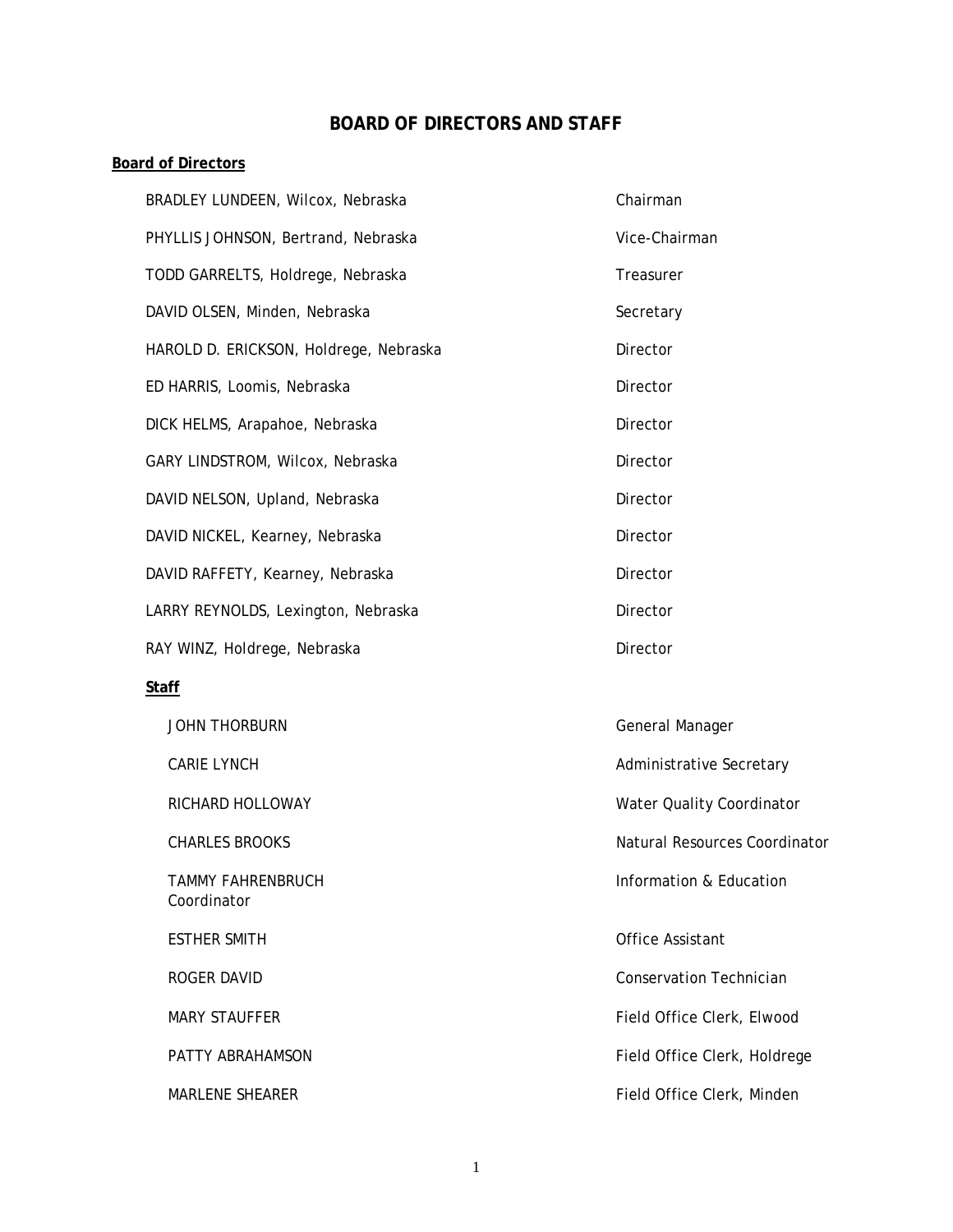#### FOREWORD

Legislative Bill 1106, adopted by the Eighty-Eighth Legislature, Second Session (1984) states in paragraph 37 in part: Prior to January 1, 1986, each district shall prepare a groundwater management plan based upon the best available information and submit such plan to the director for review and approval.

The Plan shall include, but not be limited to, the identification to the extent possible of:

- (1) Proposed geographic and stratigraphic boundaries of the management area;
- (2) Groundwater supplies within the area including transmissivity, saturated thickness maps, and other groundwater reservoir information, if available;
- (3) Local recharge characteristics and rates from any sources, if available;
- (4) Average annual precipitation and the variations within the area;
- (5) Crop water needs within the area;
- (6) Current groundwater data collection programs;
- (7) Past, present, and potential groundwater use within the area;
- (8) Groundwater quality concerns within the area;
- (9) Proposed water conservation and supply augmentation programs for the area;
- (10) The availability of supplemental water supplies, including the opportunity for groundwater recharge;
- (11) The opportunity to integrate and coordinate the use of water from different sources of supply;
- (12) Groundwater management objectives, including a proposed groundwater reservoir life goal for the area;
- (13) The controls enumerated in Section 46-673.08 to 46-673.12 proposed to achieve the groundwater reservoir life goal, and the impact of such controls on the goal;
- (14) Existing subirrigation uses within the area; and
- (15) The relative economic value of different uses of groundwater proposed or existing within the area.

In 1991, the Nebraska Legislature enacted Legislative Bill 51 which requires that "prior to July 1, 1993, each district shall amend its groundwater management plan to identify to the extent possible the levels and sources of groundwater contamination within the area, groundwater quality goals, longterm solutions necessary to prevent the levels of groundwater contaminants from becoming too high and to reduce high levels sufficiently to eliminate health hazards, and practices recommended to stabilize, reduce, and prevent the occurrence, increase, or spread of groundwater contamination."

Tri-Basin NRD formed a groundwater quality management area in 1989 that was authorized and approved without amendments to our original groundwater management plan, the district chose to present the Groundwater Quality Management Plan in 1995 as a separate section to the plan. The amount of material that the district accumulated to justify the need for the groundwater quality management area led to that decision.

Groundwater quantity management is an emerging issue in this NRD. Groundwater levels across most of the district are still above groundwater levels in the 1980s. The current version of the groundwater management plan contains a significantly revised section on groundwater quantity management that is intended to improve the board's ability to respond to any groundwater quantity declines. The plan will be followed if the NRD Board of Directors determine that action is needed to protect groundwater supplies.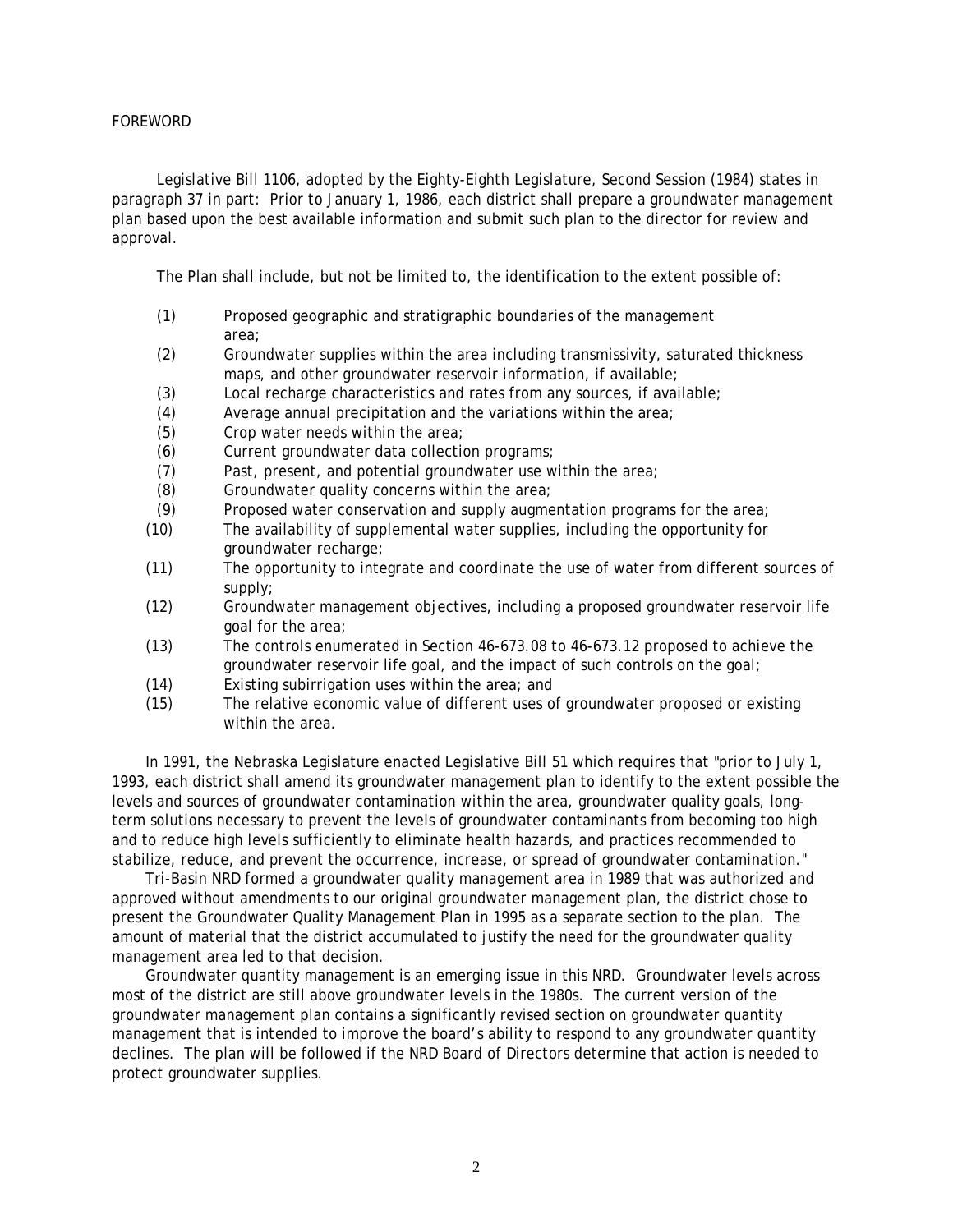Groundwater quality is an issue that Tri-Basin NRD has been working to resolve for more than a decade. A rise in groundwater nitrate-nitrogen contamination levels from 1980 levels triggered action in the groundwater management plan. Public hearings were held and the support for a groundwater quality management area was greater than anyone anticipated. The Tri-Basin NRD Groundwater Quality Management Area (GQMA) was initiated November 15, 1989, with controls going into effect for the 1990 crop year.

 Management of interconnected groundwater and surface water resources was not a statutory responsibility of NRDs when the groundwater management plan was amended in 1995. LB 108, which authorized NRDs to managem groundwater and surface water for the mutual benefit of both resources, was passed by the Unicameral in 1996. Shortly after that law was passed, Tri-Basin NRD and three other NRDs in the Republican River Basin submitted requests to the (then) Nebraska Department of Water Resources, asking the state to enter into a joint action plan to manage inter-connected water resourcesin that basin. The joint action plan process was suspended when the State of Kansas filed a lawsuit against Nebraska in 1998. The joint action plan process was reinitiated in 2003. The current version of the Groundwater Management Plan contains a section on management of interconnected water resources.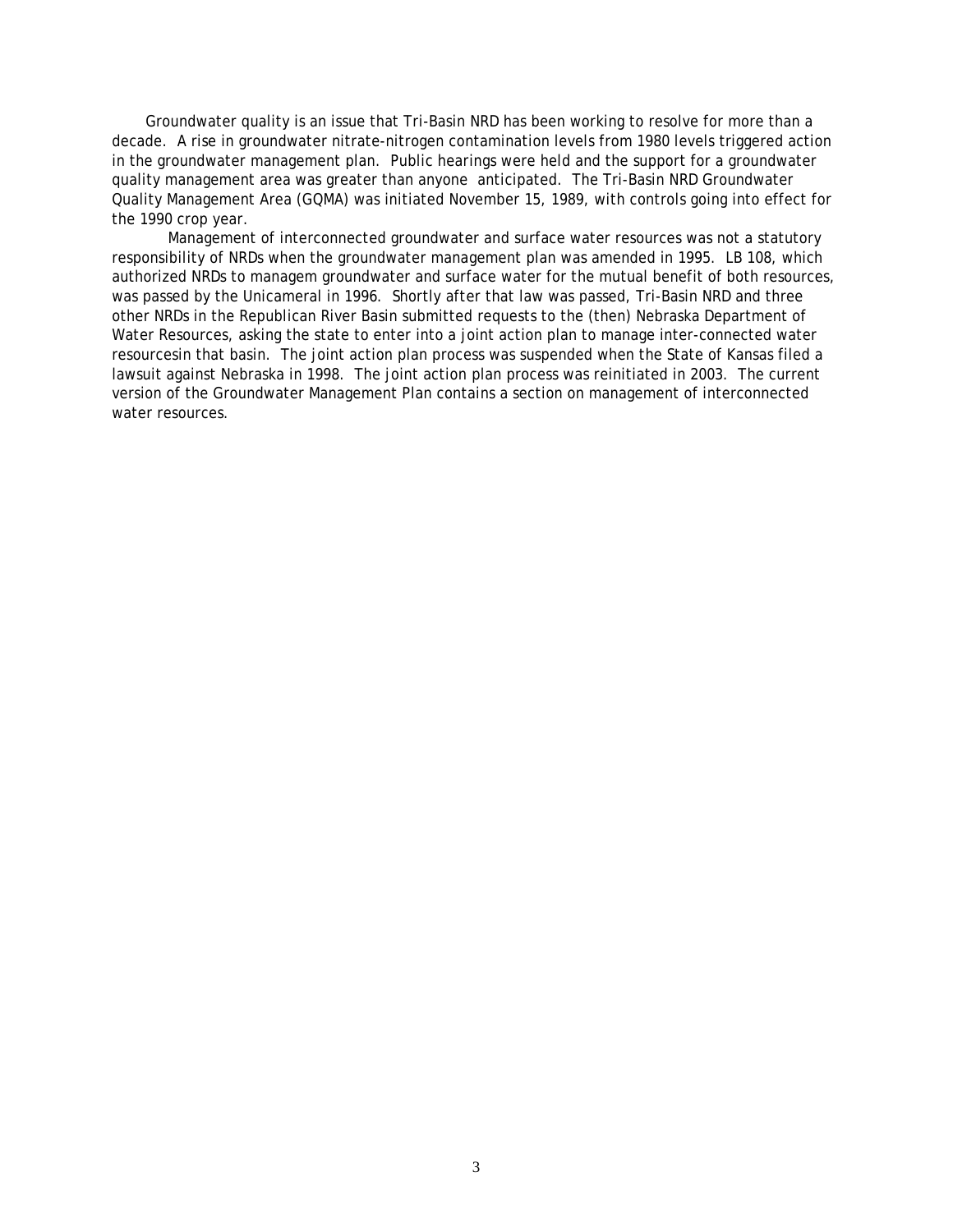## **PART I GROUNDWATER QUANTITY**

#### **INTRODUCTION**

Tri-Basin Natural Resources District encompasses Kearney, Phelps and Gosper Counties in south central Nebraska. Its boundary is the same as that of the three counties. It has an area of 1520 square miles. Population of the district, according to the 2000 census, is 18,772. Nearly half of the people live in Holdrege and Minden, the remainder live either in rural areas or in towns with a population of 1000 or fewer.

Topography varies from "canyon country" in southern Gosper and Phelps Counties to the nearly-level valley of the Platte River. Gently rolling plains are found throughout much of the threecounty area. Soils for the most part are deep and fertile. Holdrege soils are predominant although there is a sandhill area along the south side of the Platte Valley in Phelps and Kearney Counties. Soil types in the Platte Valley vary greatly but are generally productive.

Much of the district land area is well suited for furrow (gravity) irrigation. There are now nearly 4600 irrigation wells in the district supplying water for an estimated 575,000 acres. The Central Nebraska Public Power and Irrigation District (CNPPID or Central) supplies water to over 107,000 acres of cropland in the portion of the NRD that lies within the Platte watershed. Groundwater supplies vary greatly in the district. Generally that portion of the NRD in or adjacent to the Central Nebraska Public Power and Irrigation District irrigated area has experienced a rise in groundwater levels since the district began operation. Other areas of the NRD, especially the southwest corner and along the southern border of Phelps and Kearney Counties have experienced periods of short-term declines in groundwater levels.

Over 95% of groundwater use is for irrigation with the remainder used for municipal, industrial and domestic purposes. Groundwater is the primary source of drinking water in the district.

Tri-Basin Natural Resources District (NRD) has recognized the importance of groundwater since its inception in 1972. Although most of the NRD is in an area of a steady to rising water table due to the influence of the Central Nebraska Public Power and Irrigation District's surface water irrigation project, small areas with fluctuating water levels became apparent in the mid-1970s. A groundwater monitoring program was started in 1977 and expanded in 1978 so that now the NRD monitors 87 irrigation wells and 55 dedicated observation wells in those areas of the district that are not served by CNPPID. Central has their own groundwater observation well network, which is the NRD's primary source for groundwater data in the Platte Basin. These groundwater data collection systems have been in operation long enough to give an indication of how the water table responds to changes in climate and water use demands.

Several studies have been initiated by the Tri-Basin Natural Resources District to monitor the groundwater system. In 1980, the NRD entered into a cooperative agreement with the Conservation and Survey Division - University of Nebraska, to establish a chemical baseline for groundwater quality in our three county area. The results of this study are explained more fully in the groundwater quality section of this plan.

Tri-Basin NRD contacted the Nebraska Department of Environmental Quality December 30, 1988, and requested a Special Protection Area study around the town of Wilcox in southwestern Kearney County. The reason for this study request was that Wilcox's public water supply had exceeded the Maximum Contaminant Level (MCL) for nitrates since 1983. The results of this study tended to verify the validity of the formation of the Groundwater Quality Management Area. The Department of Environmental Quality recommended adding 41 square miles to the Phase II area of the management area rather than formation of a Special Protection Area. This study is also more fully explained in the groundwater quality section of this plan.

In 1983, the engineering firm of Henningson, Durham and Richardson, Inc. (HDR) was selected to conduct a groundwater recharge study of the NRD. The first phase of this study was completed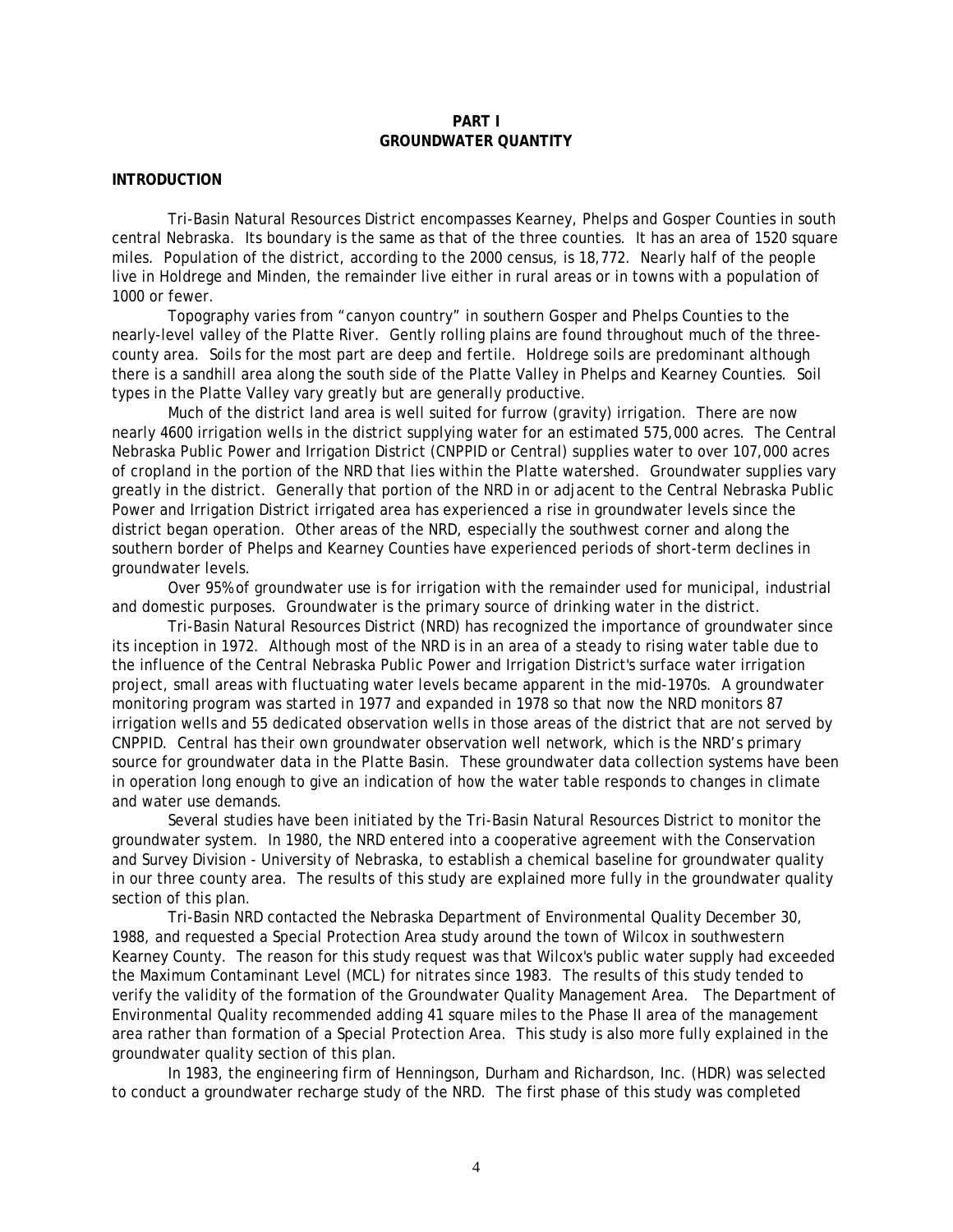along with a preliminary investigation of diverting drainage water from the lower reaches of Central District's Phelps Canal system near Minden into Sand Creek to be used for groundwater recharge. Selection of ten possible reservoir sites along Sand Creek was included in the study. Opposition to any diversion of water to Sand Creek by local landowners and the unfavorable cost-benefit ratio of reservoir construction costs to recharge benefits led the board to discontinue the program.

Another study which has been a valuable tool in formulating this amended Groundwater Management Plan is the U.S. Geological Survey Water Resources Investigations Report 87-4176, a joint venture of Tri-Basin NRD, the U.S. Geological Survey, the Nebraska Natural Resources Commission and Lower Republican NRD. The study was devised to gather the information necessary to resolve future water resource problems that might result from extensive irrigation development in that part of the Platte-Republican watershed which includes Dawson, Franklin, Furnas, Gosper, Harlan, Kearney, Phelps and part of Webster Counties. This study filled a gap between studies already underway in Lincoln and Frontier Counties on the west and the Big and Little Blue River Basins on the east. The report was completed in 1987. Many of the maps used in this plan are taken from this report. Although this report deals primarily with water quantity, the information on hydrogeologic characteristics is applicable to water quality as well.

 More recently, Tri-Basin NRD cooperated with the NE Republican River Management Districts and the US Geological Survey to develop a computer hydrologic model of groundwater and surface water interaction in the Republican Basin. This study was initiated in 1997. It was suspended and later abandoned due to the *Kansas v. Nebraska* lawsuit over Republican Basin water use. As part of the *Kansas v. Nebraska* settlement, a computer model of the groundwater and surface water resources of the Republican River basin is being jointly developed by Kansas, Nebraska and Colorado to track water use in the basin for the Republican River Compact.

 Another hydrologic modeling effort is underway in the Platte Basin. Tri-Basin NRD, along with other NRDs, irrigation districts, municipalities, environmental groups and state agencies, sponsors the Cooperative Hydrology Study of the Platte River Basin (COHYST). This study will likely be completed during 2004.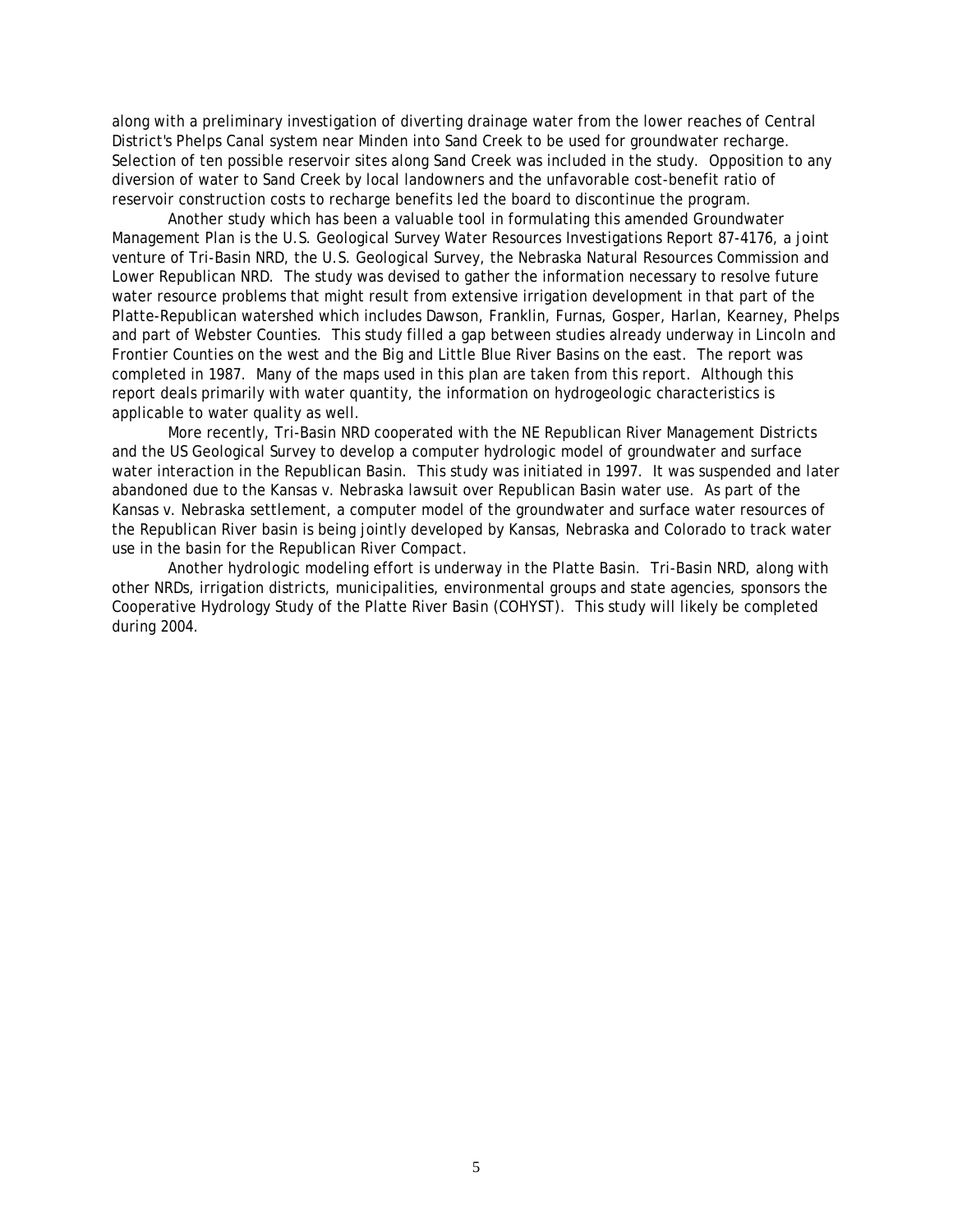## I. **TECHNICAL REQUIREMENTS**

## A. Proposed Geographic and Stratigraphic Boundaries

- 1. The geographic boundaries for groundwater quantity management are the same as those of the Tri-Basin Natural Resources District as certified by the Secretary of State of Nebraska when Natural Resources Districts were formed. This area includes all of Gosper, Phelps and Kearney Counties. See Map #1 in Section II - Maps and Graphs.
- 2. The stratigraphic boundaries for groundwater quantity management are from the land surface down to the base of the underlying layers of Pliocene and Pleistocene water bearing sands and gravels which make up the groundwater reservoir of the entire district. The major sources of groundwater are undifferentiated Pleistocene deposits and the Pliocene Ogallala formation. Most wells in the Tri-Basin area draw water from the Pleistocene formation although many newer wells are drilled deeper into the Ogallala formation.

## B. Groundwater Supplies Within the District

- 1. Quantity: Tri- Basin Natural Resources District contains substantial groundwater supplies. Map #2 shows groundwater in storage by townships in acre feet. The total for the NRD is 50,104,000 acre feet, based on figures compiled by the Nebraska Natural Resources Commission for our groundwater recharge study in 1983.
- 2. Saturated Thickness the layers of sand and gravels that make up the groundwater reservoir lie generally from 40 to 200 feet below the land surface and vary in thickness from 0 to 400 feet across the NRD. One test hole drilled in northwest Gosper County in 1981 by the Conservation and Survey Division, University of Nebraska, had over 500 feet of water-bearing sand and gravel. The water-bearing formations are thicker in the north and taper off to the south to such an extent that there is not enough saturated thickness to sustainably supply high capacity (500 gpm or more) irrigation wells in some areas along the south boundary of the NRD. Maps #4 to #10 show north-south geologic cross-sections across the district from west to east. Maps #4 and #5 are from US Geological Survey Water Supply Paper Number 779 dated 1938. They are very general in nature but give an indication of the pre-development water table. Maps #6 through #10 are from CNPPID's application for a permit for incidental underground water storage and recovery for Gosper, Phelps and Kearney Counties, submitted to the State of Nebraska, Department of Water Resources, in October 1984. Some of these cross-sections were extended to shale to give an indication of the thickness of the aquifer. Also note that the maps show both the pre-development (1952) and 1983 groundwater elevations. Map #11 is a configuration of the base of the aquifer taken from USGS Water Resources Investigations Report 87-4176. Map #12, also from the same source, shows the thickness of the principal aquifer.
- 3. Transmissivity is the rate at which an aquifer transmits water. It is expressed in thousands of gallons per day per foot of saturated thickness. Transmissivity can limit the pumping rate of a well and in many instances is more of a factor in irrigation development than groundwater in storage. The distribution of transmissivity for 1940 and 1981 is shown in figure 3 and figure 3A. Transmissivity values increased from 1940 to 1981 in the northern part of the district. The transmissivity of the aquifer is a good indicator of potential well yield at a given location. In areas where transmissivity values are large, conditions are favorable for developing wells with high yields. Groundwater flows in the direction of decreasing head which follows water table contours. The flow pattern is toward discharge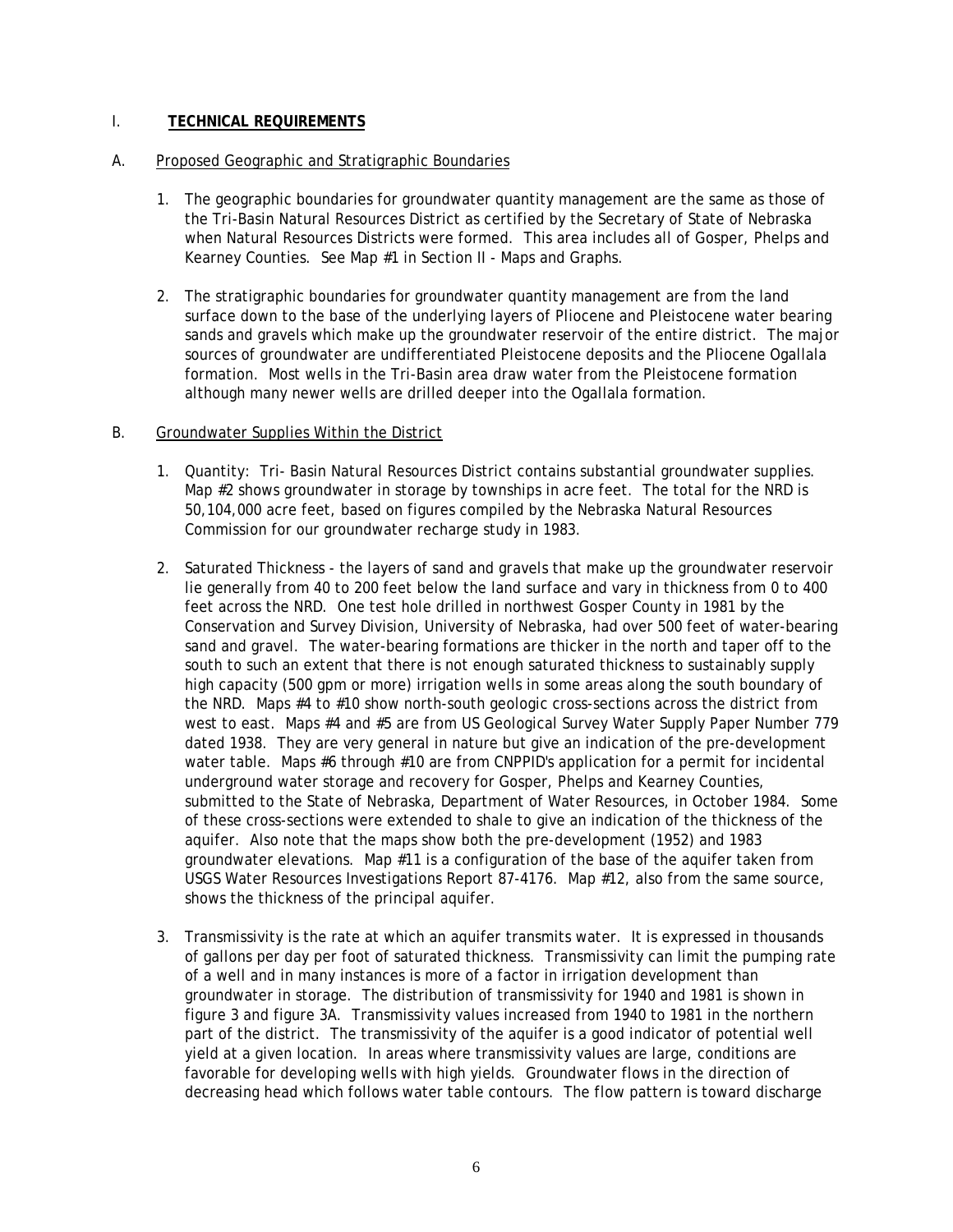areas and away from recharge areas. The rate of movement of pollutants in the aquifer is also partially regulated by discharge and recharge.

- 4. Groundwater Level Contour Maps: Maps #13 and #14 are contour maps of the water table expressed in feet above sea level and show the water table before development and in 1984. These maps are taken from CNPPID's water right application for underground water storage and recovery and would be the most up-to-date maps of the area. Note the groundwater mound shown on Map #14. As water migrates out from this ridge of high water levels it is believed to enhance recharge in a large area of the district. The area believed to receive some benefit from this enhanced recharge is outlined on Map #15.
- 5. Depth to Groundwater: The distance from ground level to the static water level varies across the NRD from less than 10 feet to over 200 feet. Depth to water from wells in the observation well network varied from 8.37 feet (Well K-34) in northern Kearney County near the Platte River to 217.96 feet (Well P-14) in southern Phelps County in 1992. Maps #6 through #10 show an approximate groundwater depth. Note the extreme variations on Maps #6 and #7.

#### C. Recharge Characteristics and Rates

 The following paragraph is from the Groundwater Recharge Program Phase I status report prepared for the district by HDR as explained in the introduction:

"The most suitable surface and soil conditions for recharge projects are concentrated along the northern border of the District across the eastern half, and at a few other scattered locations along the southern border of the District in the western half. The Sand Creek area rates quite high from a surface soil suitability standpoint. Some of the better soil conditions for recharge also occur in the southwest corner of Gosper County where a current and projected decline area exists. Soils everywhere in the district are generally very permeable, and have not limited the amount of recharge that has occurred from canals and surface application in the area."

 These same characteristics hold true for the movement of contaminants through the vadose zone and into the aquifer.

 Recharge from the CNPPID system which has gone on now for over 40 years is estimated at 6.5 to 7.0 million acre-feet. From this it can be concluded that if (or when) a recharge program is initiated soil conditions will not be a limiting factor. The rate of recharge is difficult to assess. Factors such as soil type, amount and concentration of rainfall influence it. Estimates of natural recharge from precipitation vary from 1.0 to 6.0 inches per year across the district according to the groundwater recharge study by HDR (See Map #16). The largest amount of recharge was in those townships with very sandy soils and shallow groundwater levels. This rate of natural recharge equals 163,800 acre feet per year for the entire NRD.

#### D. Average Annual Precipitation and Variations

 South-central Nebraska has a semi-humid climate. The variable weather in the region is typical of the interior of a large land mass in the temperate zone. It lies between the rain shadow of the Rocky Mountains and more humid regions to the east, so the amount of precipitation varies considerably from year to year in response to small changes in prevailing winds. Nearly all moisture is carried by warm winds from the Gulf of Mexico and the Caribbean. When these currents maintain a more easterly direction, drought conditions can develop.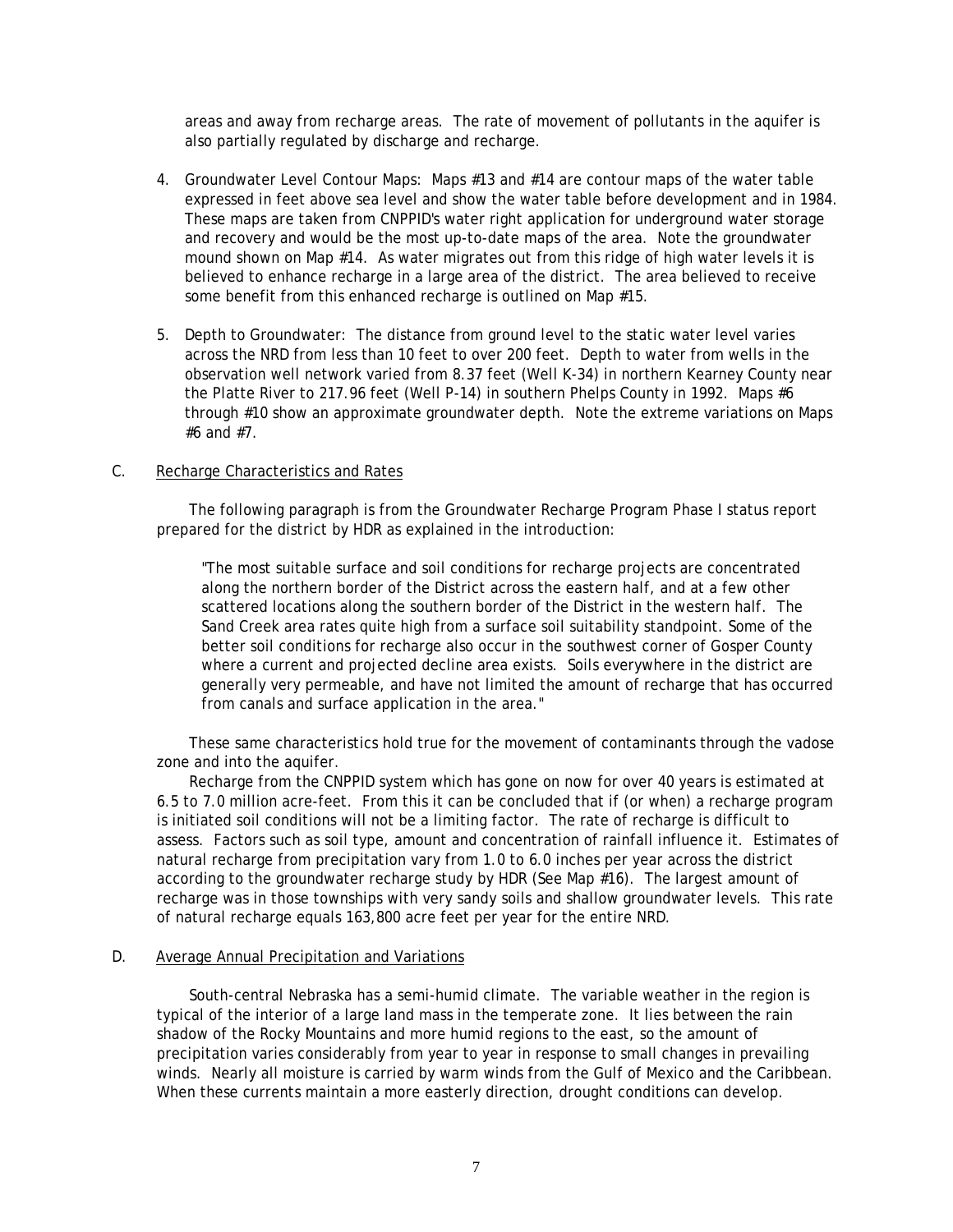Average annual precipitation in the Tri-Basin area varies from 24 inches in the east to less than 22 inches in the west (see map #17). Averages are misleading - average precipitation during the 10 wettest years on record is more than 2 times that received during the 10 driest years on record. Generally, more than three-fourths of annual precipitation falls during April through September. However, because of the extreme variations in frequency and amounts of rainfall from month to month and year to year, current crop production without irrigation is not economically sustainable in most parts of the district.

#### E. Crop Water Needs

 Corn, sorghum, alfalfa and soybeans are the crops irrigated in the area with corn being the main one. Soybeans have probably edged out alfalfa as the second most irrigated crop as they have gained in popularity the last few years. Sorghum, primarily milo, is grown under irrigation in areas with a limited water supply as it can withstand moisture deficiency conditions longer than corn without a reduction in yield. Much alfalfa acreage is irrigated with "off-season" irrigation water. Wheat is also irrigated during spring and fall in this area.

 Crop consumptive water use demand is partially met by precipitation during the growing season plus any moisture in the root zone carried over from the previous fall and spring. This will vary from year to year but will usually average from 10-14 inches. The following table shows the probable water needs for the main production crops in the area, assuming 12 inches of water is supplied by precipitation.

| CROP     |            | TOTAL NEEDED TOTAL IRRIGATION REQUIREMENT |
|----------|------------|-------------------------------------------|
| Corn     | 26 - 28"   | 14 - 16"                                  |
| Sorghum  | 12 - 24"   | $10 - 12"$                                |
| Soybeans | $22 - 24"$ | $10 - 12"$                                |
| Alfalfa  | $30 - 36"$ | $18 - 24"$                                |

 Assuming a 70% irrigation efficiency rate, 16" to 18" of irrigation water should meet average crop needs within the NRD. This would vary from year to year depending on amounts and timing of precipitation.

## F. Current Groundwater Data Collection Programs

 Tri-Basin Natural Resources District began its groundwater level monitoring program in the spring of 1977 at which time 43 wells were chosen for measurement. Forty-one wells were added to the program in the fall of 1978 to give a more representative overview of groundwater fluctuations in the district. Five wells in Kearney County, formerly measured by the United States Geological Survey, were added to the network in 1982. The well network was planned to avoid duplication of wells already monitored by the Conservation and Survey Division, UNL, and CNPPID throughout its surface water delivery area.

 Spring and fall water level measurements are made in selected wells. Measurements are made by lowering a chalked steel tape down a well and recording the static (non-pumping) water level in that well. These measurements are sent to cooperating well owners for their information and also to the US Geological Survey, where the readings become part of a statewide database coordinated by the UN-L Conservation and Survey Division.

 The locations of these observation wells are shown on Map #18. The wells within the shaded areas showed a decline in the static water level from the spring of 1983 to the spring of 2003. These declines range from zero to ten feet.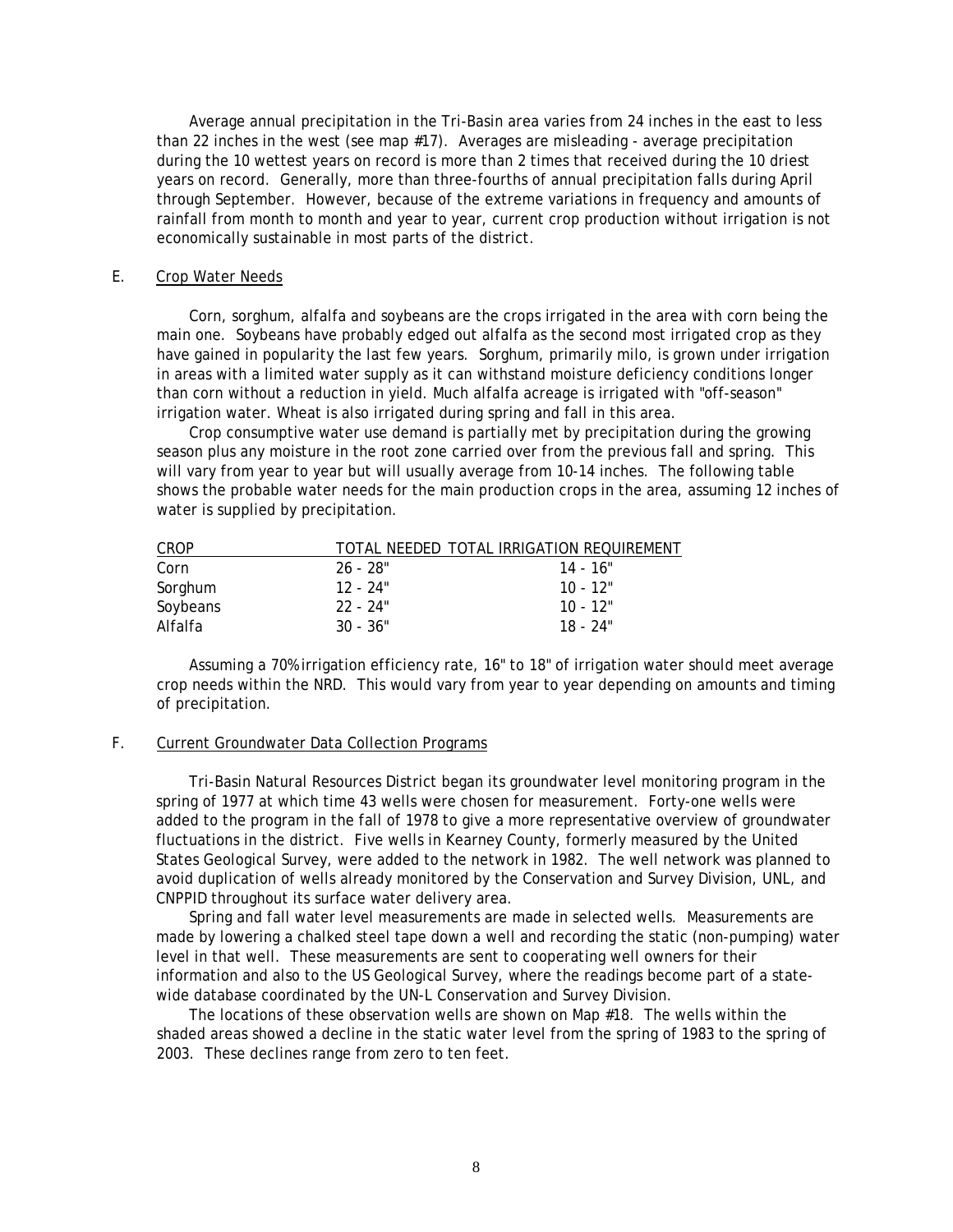Graph #19 shows a rising groundwater level in that part of the district monitored by the NRD. This graph shows the overall trend and individual wells may vary significantly from this trend. The average water level in the NRD was seven feet higher in 2003 than in 1983.

#### G. Groundwater Use

- 1. Past: The first irrigation wells were drilled in this area in 1934, but there was no substantial increase in well numbers until the mid 1950's. Well installation from 1957 to 2003 is shown in Graph #20.
- 2. Present: Map #21 shows the location of the irrigation, commercial and industrial wells in Tri-Basin NRD. The following table shows the number of wells registered December 31, 2003.

| <b>COUNTY</b> | <b>IRRIGATION</b> | <b>MUNICIPAL</b> | INDUSTRIAL | DOMESTIC, OTHER |
|---------------|-------------------|------------------|------------|-----------------|
| Gosper        | 678               |                  |            | 111             |
| Phelps        | 1933              | 30               |            | 214             |
| Kearney       | 1937              | 20               |            | 244             |
|               | -----             | -----            | -----      | -----           |
| Totals        | 4548              | 61               |            | 569             |

 Many irrigation wells registered over the past few years are wells that were drilled previously and are just now being registered. An increasing number of replacement wells are also being drilled, replacing wells constructed in the 1950's and 1960's. This trend is expected to continue as many wells have been in service over 30 years.

3. Future: Irrigation development is expected to continue, but at a rate below anything anticipated in the groundwater recharge study completed in 1983. In this study it was assumed that future well development would occur at a rate one-half of that experienced from 1970 to 1980. Present economic conditions and increased energy costs are the primary factors in keeping this development rate down.

## H. Groundwater Quality (See Groundwater Quality Section)

#### I. Availability of Supplemental Water Supplies

 Supplemental water is supplied to the Tri-Basin NRD area by CNPPID from Platte River natural flow and storage water in Lake McConaughy near Ogallala. The CNPPID Diversion Dam is located just below the confluence of the North Platte and South Platte Rivers approximately 50 miles downstream from Kingsley Dam. The Diversion Dam diverts natural stream flow of the Platte River and storage water releases from Lake McConaughy into the headgates of a 75.5 mile long Supply Canal.

 The CNPPID Supply Canal has a capacity of 2250 cfs. It extends from the Diversion Dam to the Johnson Hydro #2 Return, located south and east of Lexington. There are 27 impoundments ranging in size from less than one surface acre to 2,500 surface acres of water along the Supply Canal. The Supply Canal diverts water on a year-round basis and furnishes water for three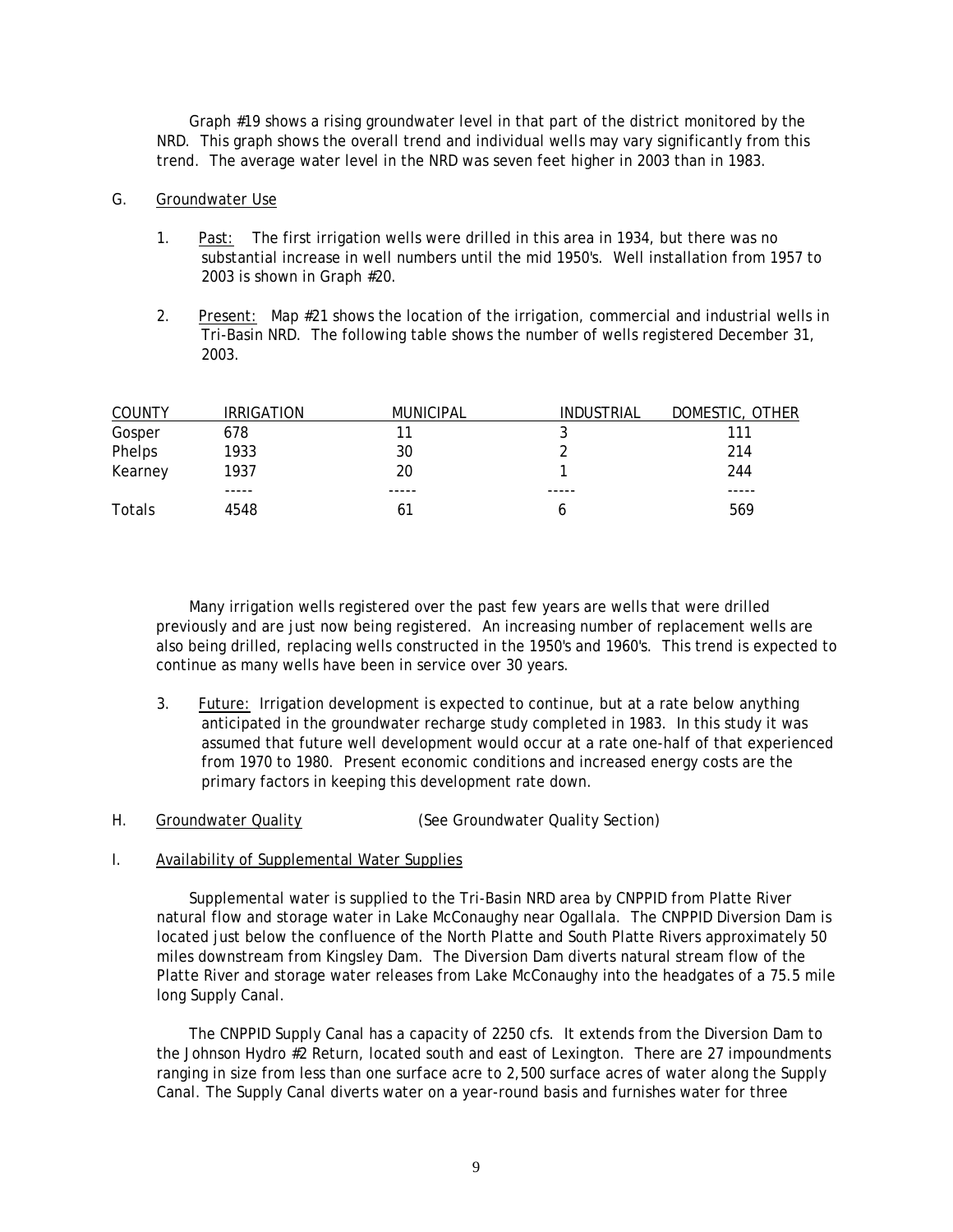hydroelectric power plants and cooling water for the Canaday Steam Plant. Jeffrey and Johnson Reservoirs serve as regulating reservoirs for the Jeffrey and Johnson No. 1 Power Plants. The Johnson No. 2 Power Plant is located on the Supply Canal about six miles below the Johnson No. 1 Power Plant. The Supply Canal also serves as the water supply for three district irrigation systems. Water pumped or siphoned from the Supply Canal irrigates approximately 7500 acres in Lincoln, Dawson and Gosper Counties.

 The CNPPID irrigation water delivery system consists of three separate feeder canals; Lateral E65, Lateral E67 and the Phelps County Canal. They have a combined length of 120 miles of main canals with approximately 480 miles of distribution laterals and buried pipelines. These are used to irrigate 106,000 acres in the three county area of Gosper, Phelps and Kearney Counties.

 The E65 System headgate on the Supply Canal is located north of Elwood just upstream from where the Supply Canal enters Johnson Reservoir. The E-65 system consists of 54.7 miles of main canal and 188 miles of distribution laterals and pipelines which provide water to 42,359 acres in Gosper and Phelps Counties. Elwood Reservoir is located just south of Johnson Reservoir and is filled during the non-irrigation season by the Carl T. Curtis pumping station. Elwood Reservoir has an active capacity of 24,715 acre feet. Water is released from the reservoir during the peak irrigation season to supplement the E65 Diversion from the Supply Canal. Nine deep wells supplying a total of 31 cfs were installed in 1954. Eight remain in use. They are used to supplement canal flows in the area northeast of Loomis.

 The E67 System diverts water from the Supply Canal just east of Johnson Reservoir. It is 9.3 miles in length and has 16 miles of distribution laterals which provide water to 5,678 acres in northern Gosper County.

 The Phelps County Canal is the District's largest irrigation canal. It begins at the Johnson #2 Hydro Return and consists of 56.7 miles of main canal and 276 miles of distribution laterals and buried pipelines. It provides water to 57,318 acres in Gosper, Phelps and Kearney Counties.

 The distribution system of the three irrigation canals consists of earthen laterals and approximately 80 miles of buried pipeline. A majority of laterals have been rehabilitated by compaction and reshaping to reduce seepage losses.

 This surface water benefits the groundwater supply of the district in two ways. First, it supplies surface water to over 105,000 acres of irrigable land, most of which would probably have been developed for groundwater irrigation, if surface water had not been available. Second, seepage of water from canals and laterals, along with deep percolation of surface irrigation water when it is applied to cropland, has actually raised the groundwater level under much of the NRD (see maps #13-#15). According to CNPPID's figures from 1984 through 1992, an average of 221,251 acre feet of water was diverted into the irrigation systems from the main Supply Canal and an average of 108,784 acre feet was actually delivered to water users. Much of these conveyance losses entered the groundwater reservoir. Improvements to the canal system, such as replacement of open laterals with pipelines and lining of canals has reduyced those conveyance losses in recent years.

 The Catherland Project would have been another supplemental water supply for one area of the Tri-Basin NRD with a declining water table. This project proposed to divert 125,000 acre feet of water annually from the Johnson Hydro #2 return in northeast Gosper County, transport it through the CNPPID Phelps County Canal to near Axtell, Nebraska, then run it through a canal and down the Little Blue River to a reservoir near Campbell. The project was designed to irrigate 66,500 acres in Kearney, Adams, Webster and Nuckolls Counties. Seven thousand acres in southeast Kearney County would have been served by this project.

 The Catherland Reclamation District, formed to sponsor the project, included two townships in southeast Kearney County where groundwater recharge is anticipated from the supply canal and Campbell Reservoir as well as from the surface irrigation. Unfortunately, water rights for this project were denied by the Department of Water Resources after years of litigation and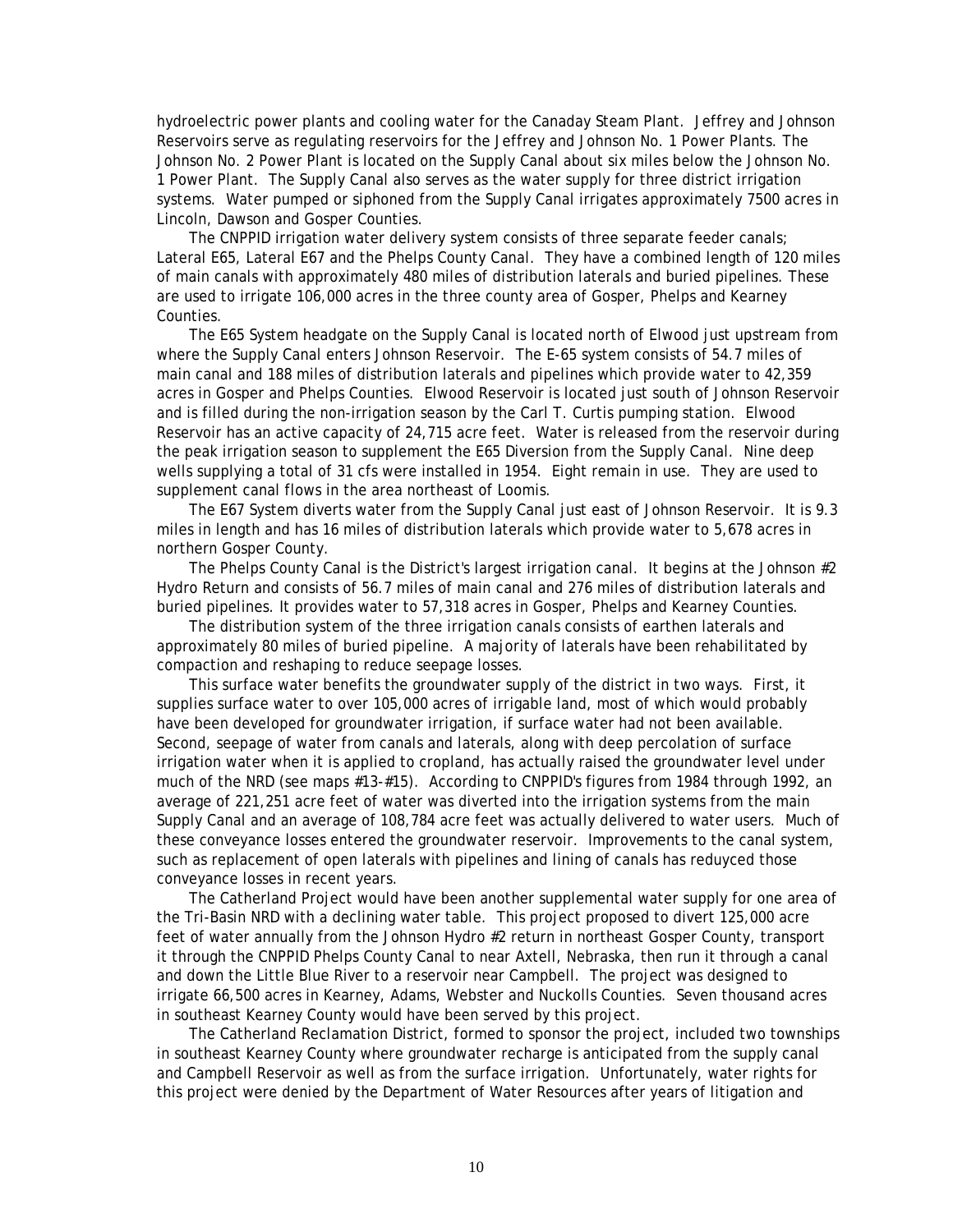controversy because the DWR Director determined that the project was not in the best interest of the State of Nebraska.

#### J. Opportunity to Integrate and Coordinate the Use of Water From Different Sources

 An opportunity exists to develop a recharge project on Sand Creek south and east of Minden in Kearney County using drainage water from a large area along the lower end of the Phelps County Canal. Through the years, due to land improvement in the Axtell to Minden area, CNPPID has accepted several thousand acres of drainage into their Phelps Canal system. Under the present rehabilitation plan for this system, this water could be diverted to Sand Creek and used for recharge purposes. As mentioned in the Introduction, under present conditions this does not seem feasible because of the lack of support of landowners on Sand Creek and the unfavorable cost-benefit ratio of reservoir construction cost to recharge benefits. Flood control benefits on Sand Creek are low as are recreation benefits on a reservoir of the size that were designed for this project.

## K. Existing Subirrigated Uses

 The only portion of Tri-Basin NRD where crops are naturally sub-irrigated is the Platte River valley. Some alfalfa fields and meadows of native grasses which are cut for hay benefit from this condition. The acreage is small compared to total irrigated cropland acreage of the District.

 It has been said that the difference between subirrigation and a seepage problem is a six inch rise in the water table. There are areas where the groundwater mound is the correct depth below the land surface for beneficial subirrigation uses. However, when this condition does exist, it is usually just a prelude to seepage problems unless proper drainage is installed. There is a potential benefit to properly managing high groundwater levels in the northern part of the NRD for subirrigation, but no effort to do that has been brought to the attention of the NRD. The usual practice in high groundwater table areas is to use drainage ditches lower the water table far enough so that irrigated row crops can be grown.

 Some farmers in Tri-Basin NRD use sub-surface "drip" irrigation systems on small fields. This method of irrigation shows promise as a water-efficient alternative to gravity irrigation in small, odd-shaped fields. Tri-Basin NRD and the USDA Natural Resources Conservation Service provide cost-share funds and technical assistance to farmers who want to try out this emerging technology.

#### L. Relative Economic Value of Different Proposed or Existing Uses of Groundwater

 Irrigation is and probably always will be the primary use of groundwater resources in Tri-Basin NRD. Municipal, industrial and domestic uses now account for less than 5% of the groundwater consumed. Most municipal and industrial wells, except for Wilcox and Atlanta, are within Central's recharge area and have not experienced any sustained declines. Therefore, competition for groundwater between different categories is insignificant and the comparison of their relative economic value is unnecessary.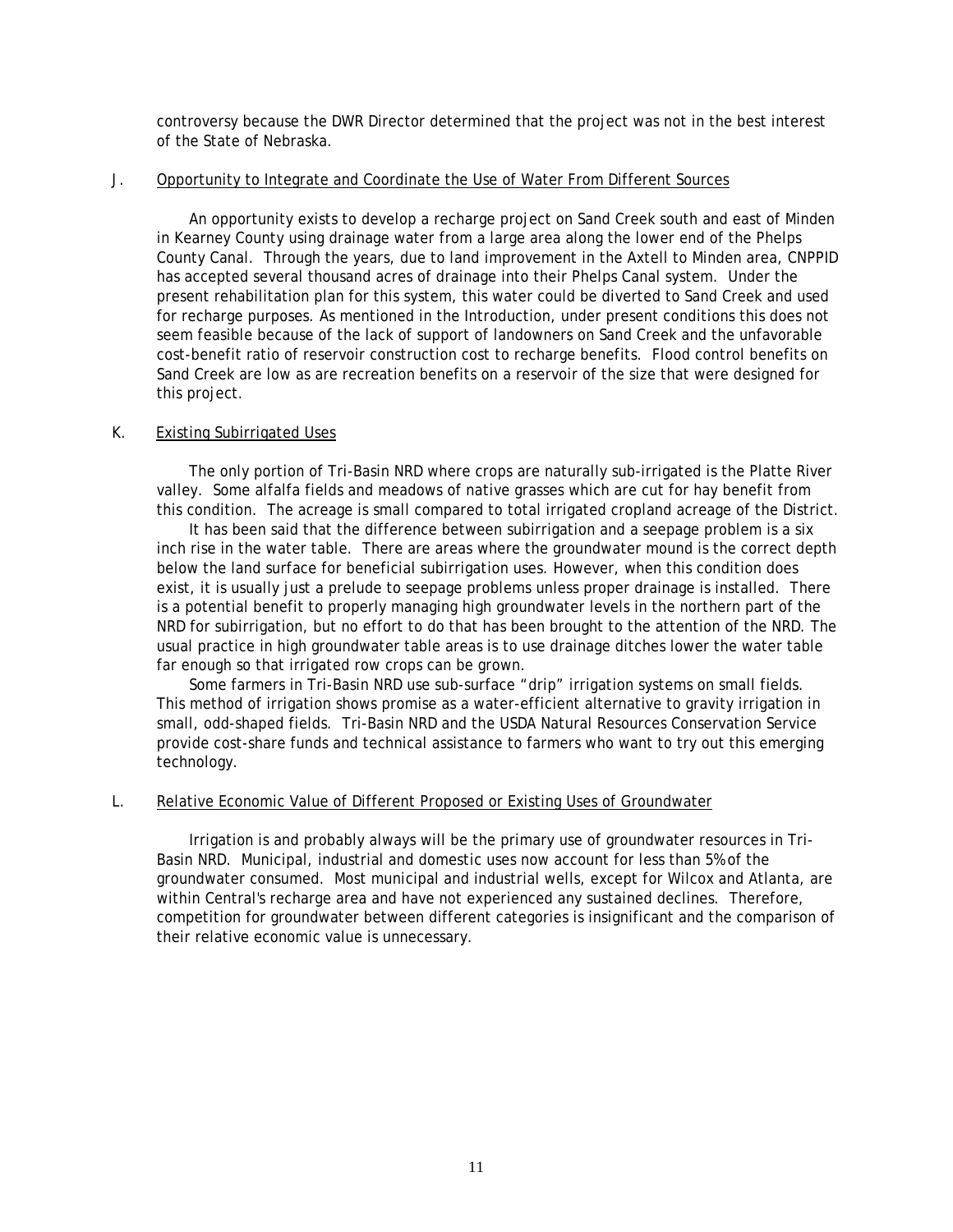## III. **POLICY REQUIREMENTS**

#### A. Groundwater Management Goal

 The surface and groundwater supply and management goal developed for Tri-Basin NRD's Master Plan in August 1979 is as follows:

"Goal: All water supplies within the Tri-Basin NRD, whether their origin be groundwater or surface water, will be used in a beneficial manner, efficiently managed and properly utilized to preserve the present quality and quantity of this vital resource."

B. Reservoir Life Goal

Tri-Basin NRD has the following groundwater reservoir life goal: "All groundwater supplies within the Tri-Basin NRD will be used in a beneficial manner, efficiently managed and properly utilized to preserve the present quantity of this vital resource forever."

#### C. Controls Proposed to Achieve Groundwater Reservoir Life Goal

 Tri-Basin NRD will continue to refine our groundwater level measurement program, which was initiated in 1977. The NRD also analyzes groundwater level data gathered by Central Nebraska Public Power and Irrigation District for the Platte Basin portion of the district. If information gathered by the NRD indicates that there is potential for sustained declines in groundwater levels, the board will take action to arrest these declines. Once the Tri-Basin NRD Board of Directors decide to establish a Groundwater Quantity Management Area, the Board of Directors will adopt one or more controls from the following list of controls set forth in Nebraska state statutes (including any future revisions to those statutes) to alleviate conditions that lead to designation of the management area. Statutory controls available to the district (as of 12/31/2003) are:

 *"(a) It may determine the permissible total withdrawal of ground water for each day, month, or year and allocate such withdrawal among the ground water users;* 

 *(b) It may adopt a system of rotation for use of ground water;* 

 *(c) It may adopt well-spacing requirements more restrictive than those found in sections 46-609 and 46-651;* 

 *(d) It may require the installation of devices for measuring ground water withdrawals from water wells;* 

 *(e) It may adopt a system which requires reduction of irrigated acres pursuant to subsection (2) of section 46-656.26;* 

 *(f) It may limit or prevent the expansion of irrigated acres;* 

 *(g) It may require the use of best management practices;* 

 *(h) It may require the analysis of water or deep soils for fertilizer and chemical content;* 

 *(i) It may provide educational requirements, including mandatory educational requirements, designed to protect water quality or to stabilize or reduce the incidence of ground water depletion, conflicts between ground water users and surface water appropriators, disputes over*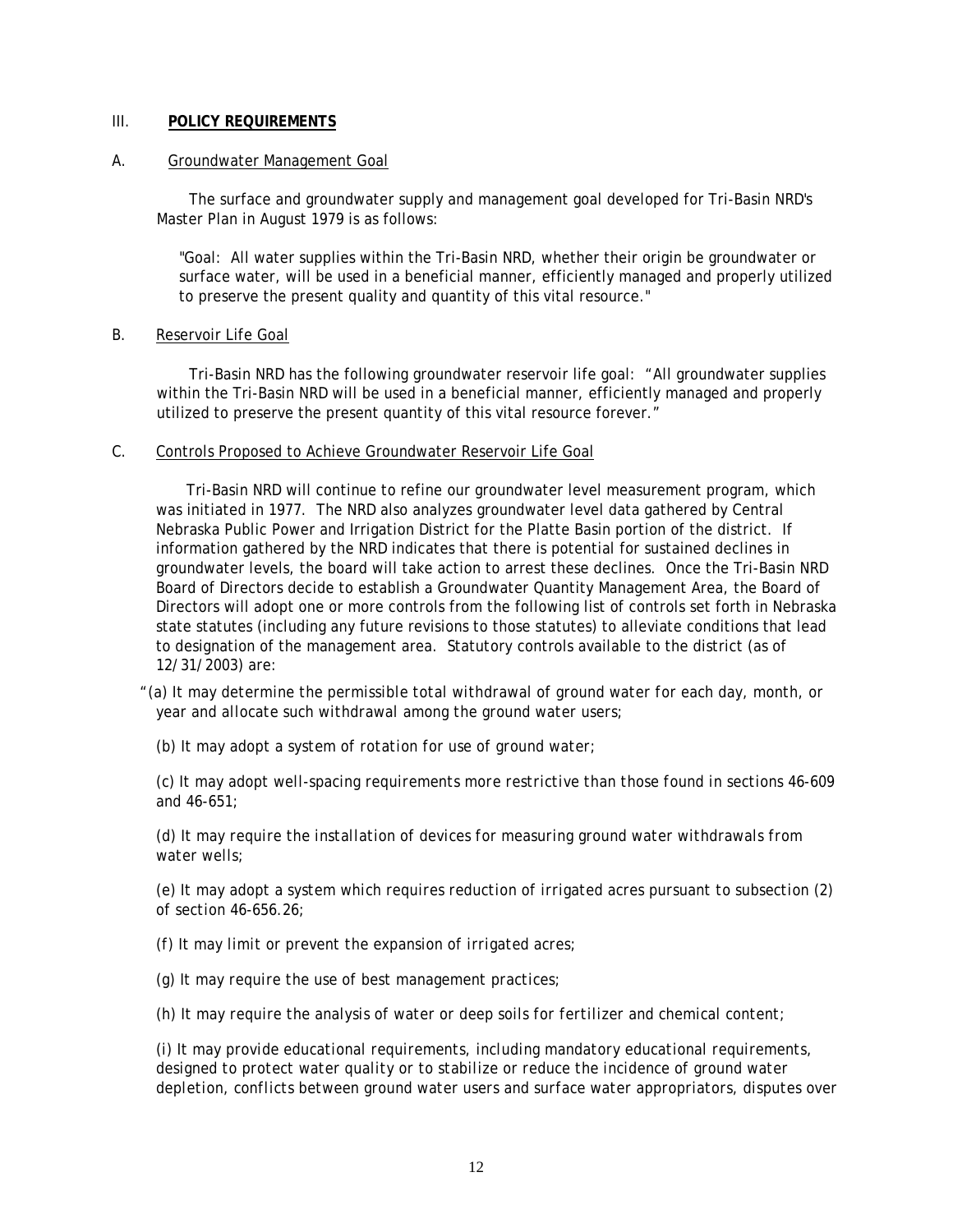*interstate compacts or decrees, or difficulties fulfilling the provisions of other formal state contracts or agreements;* 

 *(j) It may require water quality monitoring and reporting of results to the district for all water wells within all or part of the management area;* 

 *(k) It may close all or a portion of the management area to the issuance of additional permits or may condition the issuance of additional permits on compliance with other rules and regulations adopted and promulgated by the district to achieve the purpose or purposes for which the management area was designated. This subdivision may be implemented whenever the district determines the impact on surface water supplies or the depletion or contamination of the ground water supply in the management area or any portion of the management area cannot be protected through implementation of reasonable controls specified in subdivisions (1)(a) through (1)(j) of this section; and* 

 *(l) It may adopt and promulgate such other reasonable rules and regulations as are necessary to carry out the purpose for which a management area was designated.* 

 *(2) In adopting, amending, or repealing any control authorized by subsection (1) of this section or sections 46-656.26 and 46-656.27, the district's considerations shall include, but not be limited to, whether it reasonably appears that such action will mitigate or eliminate the condition which led to designation of the management area or will improve the administration of the area."* 

 The following statutory provisions may also be considered and included in the rules and regulations for an integrated management area with the aforementioned controls.

**Ground Water Allocations**: If the Tri-Basin NRD Board of Directors adopts allocations as a control, then the district reserves the authority to vary water allocations for different distribution systems, or varying climatic, hydrologic, geologic, or soil conditions, different hydrologic relationships between ground and surface water, or for wells constructed before or after the designation of the integrated management subarea or another date set by the district (Neb. Rev. Stat. §46- 656.25(5,6)).

If one of the previously mentioned allocation exceptions is not exercised, the ground water will be allocated equally per irrigated acre. The allocation will specify the total number of acreinches that are allocated per irrigated acre per year (Neb. Rev. Stat. §46-656.26(1)).

**Review of Allocation, Rotation, or Reduction Control**: The district will review any allocation, rotation, or reduction control imposed in an integrated management subarea at least every five years, or may do so as often as every year. The review will consider new development, additional ground water uses within the subarea, more accurate data or information that was not available at the time of the order, changes in ground water recharge, or other factors as the district deems appropriate.

**Rotation or Reduction of Irrigated Acres**: If annual rotation or reduction of irrigated acres is adopted for use of ground water for irrigation purposes in an integrated management subarea, the nonuse of irrigated acres shall be a uniform percentage reduction of each landowner's irrigated acres within the integrated management subarea. The uniform reduction may be adjusted for each landowner based upon crops grown on his or her land to reflect the varying consumptive use requirements of different crops (Neb. Rev. Stat. §46-656.26(2)).

**Replacement Wells:** A replacement well will be subject to the same provisions as the well it replaces (Neb. Rev. Stat. §46-656.25(6)(c)).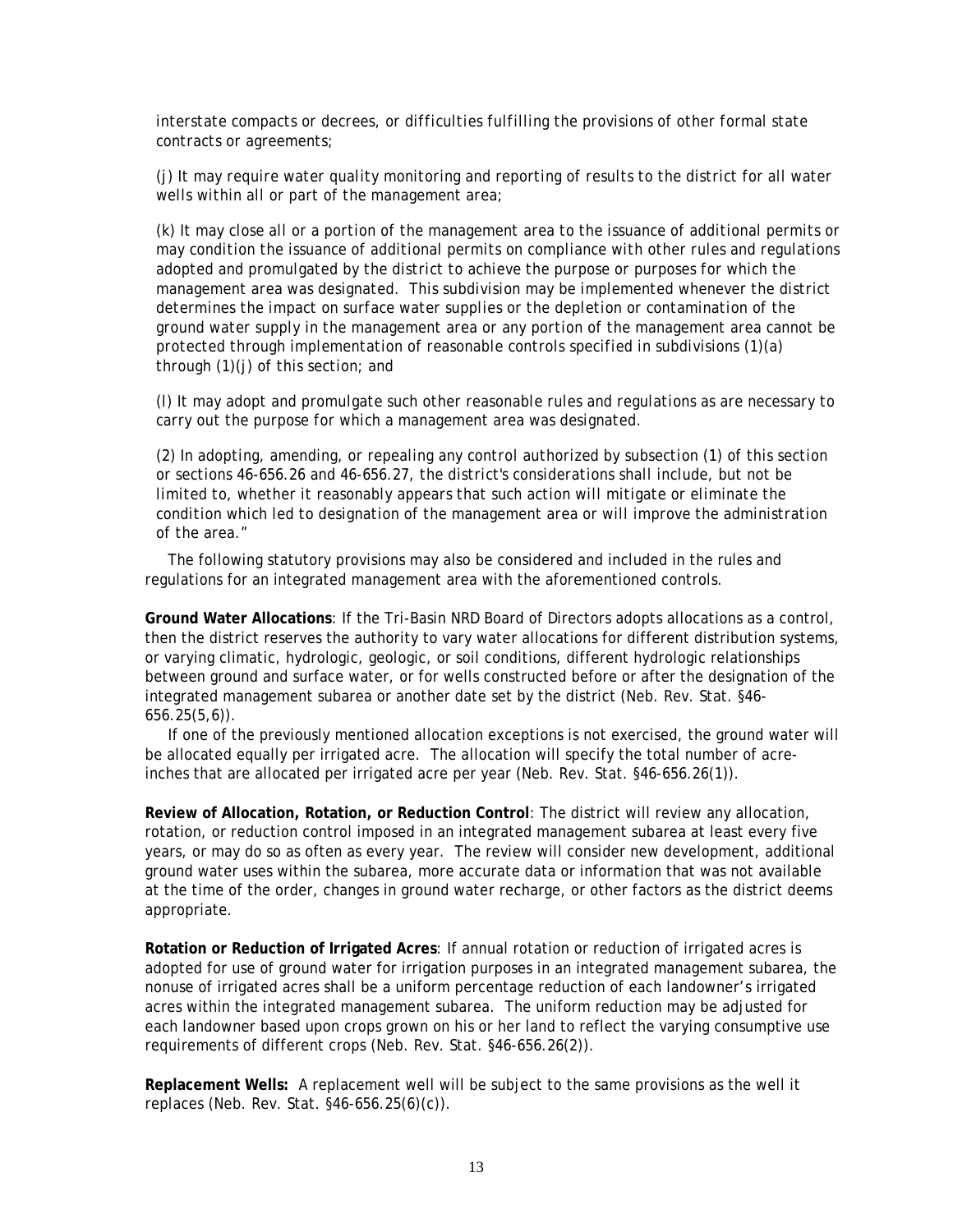**Intentional or incidental underground water storage and recovery permitholders:** The district will, prior to adopting or amending any rules or regulations for an integrated water management area, consult with holders of permits for intentional or incidental underground water storage and recovery issued pursuant to sections 46-226.02, 46-233, 46-240, 46-241, 46-242, or 46-297 as required by state statute 46-656.23.

 Voluntary groundwater conservation measures have been encouraged by Tri-Basin NRD for many years through educational programs, demonstrations and irrigation efficiency improvement cost-share assistance to landowners. The district annually reserves 50% of Nebraska Soil and Water Conservation Program funds for irrigation efficiency practices. Water conservation is also stressed through enforcement of the Groundwater Management and Protection Act groundwater runoff rules and regulations.

## **REFERENCES**

- 1. Application for a Permit for Incidental Underground Water Storage and Recovery for Gosper, Phelps, and Kearney Counties; Central Nebraska Public Power and Irrigation District; October 1984.
- 2. Areal Groundwater Quality in the Tri-Basin Natural Resources District, 1978-1980: Mary E. Spalding; An open file report prepared in fulfillment of a cooperative agreement between the Tri-Basin NRD and the Conservation and Survey Division, Institute of Agriculture and Natural Resources, University of Nebraska, Lincoln; September 1981.
- 3. Aspects of Groundwater quality; Proceedings of the 1985 Water Resources Seminar Series; Nebraska Water Resources Center; May 1985.
- 4. Geology and Groundwater Resources of South-Central Nebraska; Geological and Survey Water Supply Paper 779; 1938.
- 5. Groundwater Reservoir Management: a policy issue study for the State Water Planning and Review Process; Nebraska Natural Resources Commission; March 1982.
- 6. Handbook for the Preparation of Groundwater Management Plan; a Contract report for the Nebraska Association of Resources Districts by the Conservation and Survey Division, University of Nebraska, Lincoln; November, 1984.
- 7. Long-Range Implementation Plan and Supplements; Tri-Basin Natural Resources District; October, 1979-1984.
- 8. Master Plan; Tri-Basin Natural Resources District; August 1979. Revised 1989.
- 9. Tri-Basin Natural Resources District Groundwater Recharge Program Phase I Status Report; Henningson, Durham and Richardson, Inc., Omaha; November 1983.